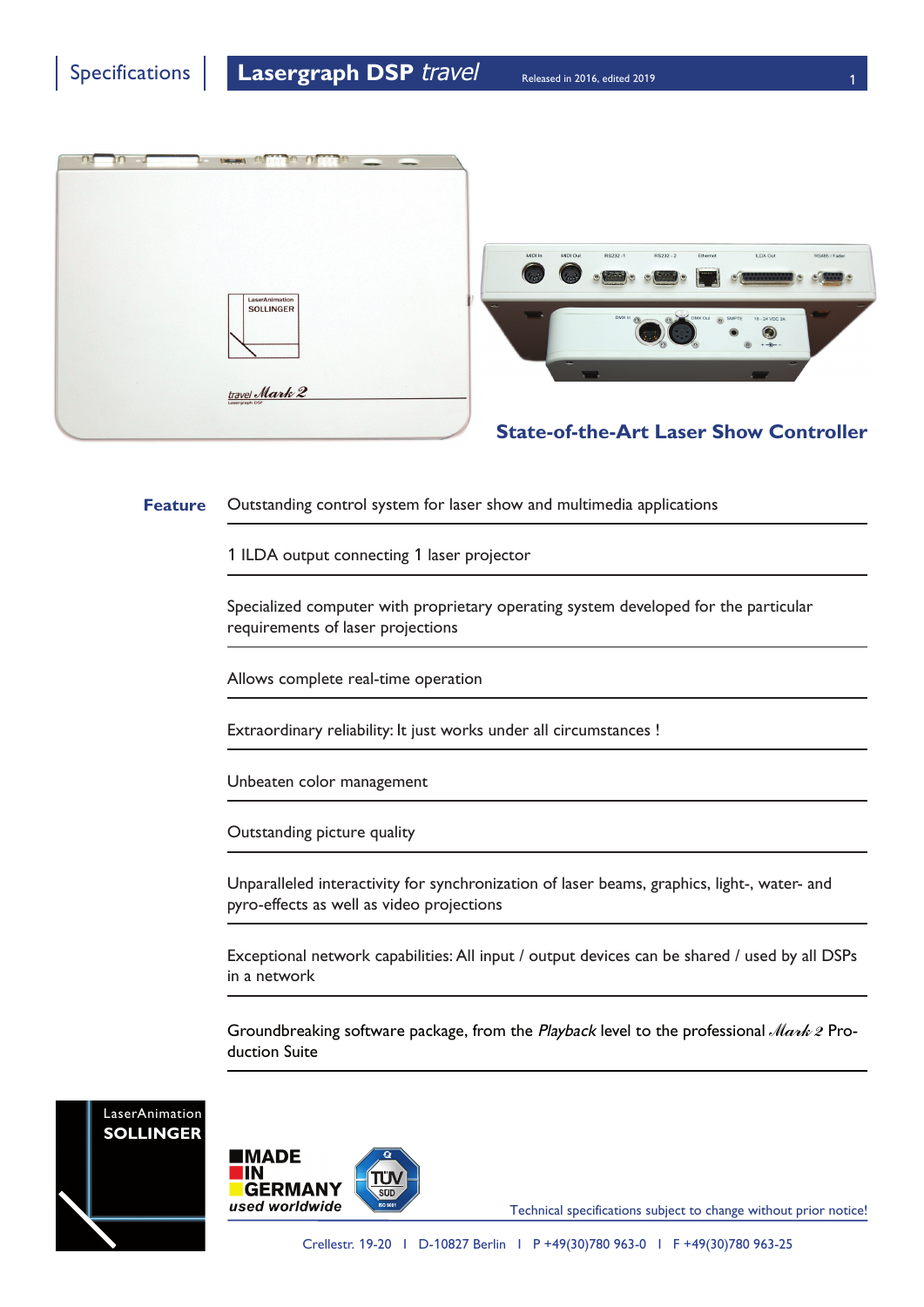Specifications **Lasergraph DSP** *travel* Released in 2016, edited 2019

Released in 2016, edited 2019

| <b>Software Levels</b>                                              | Playback<br>Mark 2                                                                             | Playback of Lasergraph DSP laser shows, the shows arenot editable.<br>The Lasergraph DSP with Playback level is a low cost controller which<br>especially makes setups withseveral Lasergraph DSPs more affordable.<br><b>Production Suite</b>                        |
|---------------------------------------------------------------------|------------------------------------------------------------------------------------------------|-----------------------------------------------------------------------------------------------------------------------------------------------------------------------------------------------------------------------------------------------------------------------|
|                                                                     | Mark 2 Licensor                                                                                | Production Suite additional with Licensing Function<br>This function allows temporary editing for connected Lasergraph DSP<br>Playback in a network. The Lasergraph DSP Playback becomes a fully<br>editable Lasergraph DSP as long as the network connection exists. |
| <b>Software Package</b><br><b>Mark 2 Production</b><br><b>Suite</b> | <b>LGRemote</b>                                                                                | Terminal software for programming and editing of laser shows for<br>Windows as well as Mac OS X                                                                                                                                                                       |
|                                                                     | ShowLine                                                                                       | Timeline application for synchronization of laser with music and video                                                                                                                                                                                                |
|                                                                     | proTize converter                                                                              | Conversion tool for vector images and bitmaps                                                                                                                                                                                                                         |
|                                                                     | proTize max                                                                                    | Plug-in for 3ds max                                                                                                                                                                                                                                                   |
|                                                                     | Lpv Creator                                                                                    | Recording program for a DSP laser show                                                                                                                                                                                                                                |
|                                                                     | Lpv Player                                                                                     | Media player for playing back Lpv files on a PC                                                                                                                                                                                                                       |
|                                                                     | jr. Live!                                                                                      | Playback and live user interface                                                                                                                                                                                                                                      |
|                                                                     | DeeMagiX                                                                                       | DMX application for controlling laser effects using DMX lighting<br>console                                                                                                                                                                                           |
| <b>Versatile</b>                                                    | <b>ILDA Out</b>                                                                                | Connection for one laser projector according to ILDA standard                                                                                                                                                                                                         |
| <b>Connectivity</b>                                                 | LAN                                                                                            | <b>Ethernet</b>                                                                                                                                                                                                                                                       |
|                                                                     | RS232 (2x)                                                                                     | Connection for media controller                                                                                                                                                                                                                                       |
|                                                                     | RS485 (Fader)                                                                                  | Connection of a faderboard unit                                                                                                                                                                                                                                       |
|                                                                     | DMX In/Out                                                                                     | To connect DMX lighting console, dimmer (fog machine) etc.                                                                                                                                                                                                            |
|                                                                     | SMPTE In/Out                                                                                   | Interface for connection of supplied adapter 2 x RCA/cinch to<br>connect e. g. audio or video devices using SMPTE timecode                                                                                                                                            |
|                                                                     | Midi In/Out                                                                                    | To connect Midi keyboard or Midi controller "Ohm 64"                                                                                                                                                                                                                  |
|                                                                     | 18-24 VDC 3A                                                                                   | Mains voltages 100 - 240 VAC                                                                                                                                                                                                                                          |
| <b>Supported</b><br><b>Network</b><br><b>Protocols</b>              | <b>TCP/IP</b><br><b>UDP</b><br>$\bullet$<br>$\bullet$<br>OSC (Open Sound Control)<br>$\bullet$ | Art-Net (TCP/IP based Ethernet protocol for DMX512 transfer)                                                                                                                                                                                                          |
|                                                                     |                                                                                                |                                                                                                                                                                                                                                                                       |
| <b>Supported</b>                                                    | wysiwyg                                                                                        |                                                                                                                                                                                                                                                                       |
| <b>Visualization</b><br><b>Software</b>                             | Realizzer 3D<br>Capture Atlas<br>$\bullet$ .                                                   |                                                                                                                                                                                                                                                                       |
|                                                                     | Depence V:3D Visualizer                                                                        |                                                                                                                                                                                                                                                                       |
|                                                                     | Lightconverse<br>$\bullet$                                                                     |                                                                                                                                                                                                                                                                       |
|                                                                     |                                                                                                |                                                                                                                                                                                                                                                                       |





Technical specifications subject to change without prior notice!